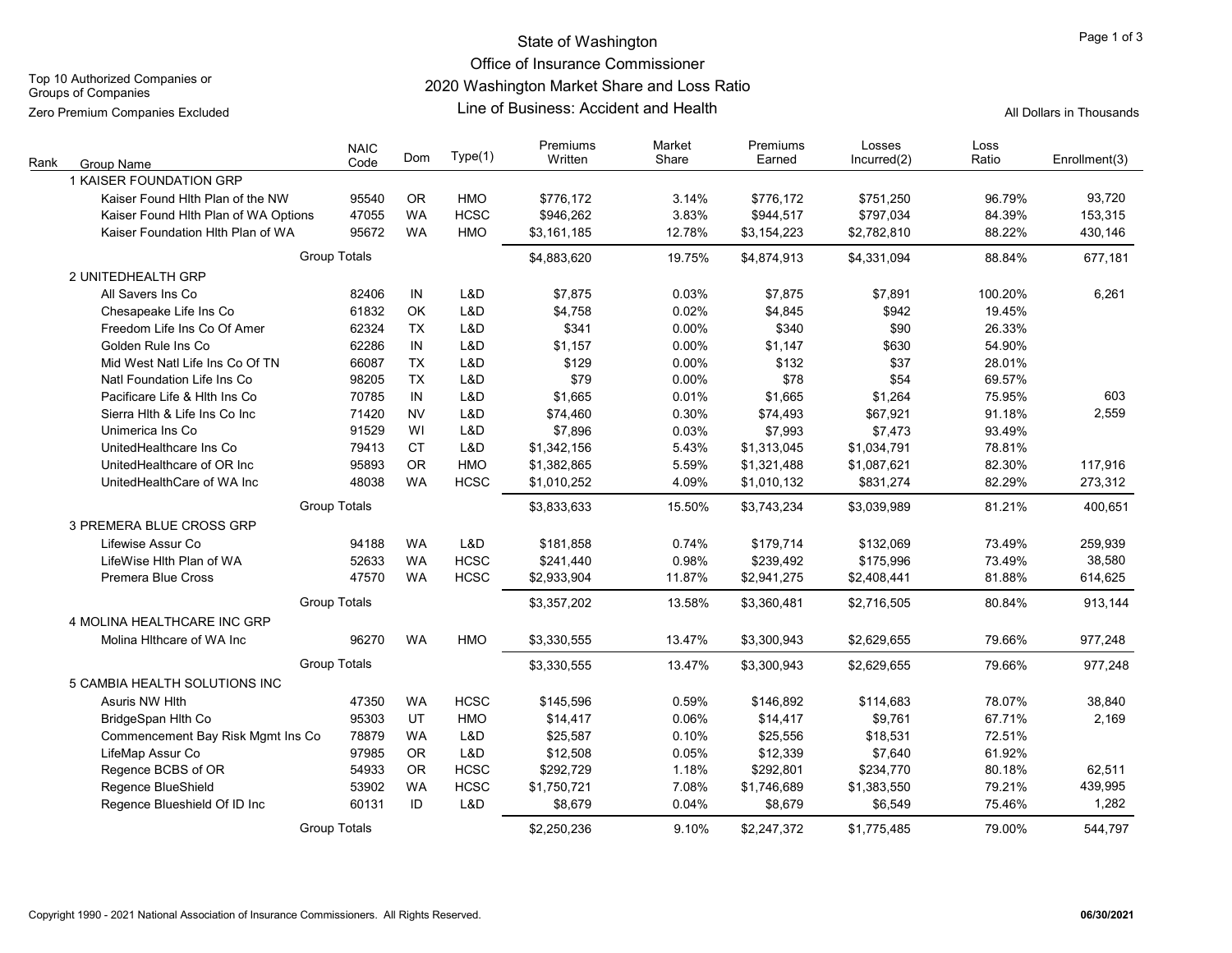State of Washington **Page 2 of 3** 

# Office of Insurance Commissioner

2020 Washington Market Share and Loss Ratio

Groups of Companies Zero Premium Companies Excluded

Top 10 Authorized Companies or

### Line of Business: Accident and Health

All Dollars in Thousands

| Rank<br><b>Group Name</b>         | <b>NAIC</b><br>Code | Dom       | Type(1)     | Premiums<br>Written | Market<br>Share | Premiums<br>Earned | Losses<br>Incurred(2) | Loss<br>Ratio | Enrollment(3) |
|-----------------------------------|---------------------|-----------|-------------|---------------------|-----------------|--------------------|-----------------------|---------------|---------------|
| 6 CENTENE CORP GRP                |                     |           |             |                     |                 |                    |                       |               |               |
| <b>Coordinated Care Corp</b>      | 95831               | IN        | <b>HMO</b>  | \$242,143           | 0.98%           | \$242,143          | \$180,131             | 74.39%        | 37,036        |
| Coordinated Care of WA Inc        | 15352               | <b>WA</b> | <b>HCSC</b> | \$681,050           | 2.75%           | \$681,050          | \$559,535             | 82.16%        | 204,061       |
| Health Net Hith Plan of OR Inc    | 95800               | <b>OR</b> | <b>HMO</b>  | \$9,381             | 0.04%           | \$9,381            | \$9,748               | 103.91%       | 902           |
| Health Net Life Ins Co            | 66141               | CA        | L&D         | \$17,426            | 0.07%           | \$17,426           | \$408                 | 2.34%         |               |
| WellCare Hith Ins Co of WA Inc    | 16570               | <b>WA</b> | L&D         | \$637               | 0.00%           | \$637              | \$887                 | 139.25%       | 80            |
| WellCare of WA Inc                | 16571               | <b>WA</b> | <b>HMO</b>  | \$11,728            | 0.05%           | \$11,386           | \$9,269               | 81.40%        | 1,442         |
| WellCare Prescription Ins Inc     | 10155               | AZ        | <b>HCSC</b> | \$47,253            | 0.19%           | \$47,372           | \$33,564              | 70.85%        | 74,357        |
|                                   | <b>Group Totals</b> |           |             | \$1,009,618         | 4.08%           | \$1,009,395        | \$793,542             | 78.62%        | 317,878       |
| 7 COMMUNITY HLTH NETWORK GRP      |                     |           |             |                     |                 |                    |                       |               |               |
| Community Hlth Plan of WA         | 47049               | <b>WA</b> | <b>HCSC</b> | \$883,407           | 3.57%           | \$883,407          | \$787,547             | 89.15%        | 253,014       |
|                                   | <b>Group Totals</b> |           |             | \$883,407           | 3.57%           | \$883,407          | \$787,547             | 89.15%        | 253,014       |
| 8 ANTHEM INC GRP                  |                     |           |             |                     |                 |                    |                       |               |               |
| Amerigroup Washington Inc         | 14073               | <b>WA</b> | <b>HCSC</b> | \$837,111           | 3.39%           | \$837,569          | \$720,495             | 86.02%        | 208,826       |
| Unicare Life & Hith Ins Co        | 80314               | IN        | L&D         | \$59                | 0.00%           | \$63               | \$66                  | 104.26%       |               |
|                                   | <b>Group Totals</b> |           |             | \$837,170           | 3.39%           | \$837,632          | \$720,561             | 86.02%        | 208,826       |
| 9 HUMANA GRP                      |                     |           |             |                     |                 |                    |                       |               |               |
| Arcadian Hith Plan Inc            | 12151               | <b>WA</b> | <b>HCSC</b> | \$574,988           | 2.33%           | \$574,988          | \$479,473             | 83.39%        | 54,728        |
| Compbenefits Ins Co               | 60984               | <b>TX</b> | L&D         | \$1                 | 0.00%           | \$0                | \$0                   | 0.00%         | 8             |
| Humana Ins Co                     | 73288               | WI        | L&D         | \$173,807           | 0.70%           | \$173,807          | \$133,867             | 77.02%        | 103,917       |
| Humanadental Ins Co               | 70580               | WI        | L&D         | \$17,399            | 0.07%           | \$17,390           | \$14,867              | 85.49%        | 11,547        |
|                                   | <b>Group Totals</b> |           |             | \$766.194           | 3.10%           | \$766.184          | \$628,207             | 82.54%        | 170,200       |
| 10 CVS GRP                        |                     |           |             |                     |                 |                    |                       |               |               |
| Accendo Ins Co                    | 63444               | UT        | L&D         | \$56                | 0.00%           | \$0                | \$0                   | 37.34%        | 4             |
| Aetna Better Hith of WA Inc       | 16242               | <b>WA</b> | <b>HCSC</b> | \$180,551           | 0.73%           | \$175,629          | \$149,505             | 85.13%        | 23,235        |
| Aetna Hith & Life Ins Co          | 78700               | <b>CT</b> | L&D         | \$522               | 0.00%           | \$523              | \$388                 | 74.13%        |               |
| Aetna Hith Inc PA Corp            | 95109               | PA        | <b>HMO</b>  | \$28,167            | 0.11%           | \$28,167           | \$28,332              | 100.59%       | 3,121         |
| Aetna Life Ins Co                 | 60054               | <b>CT</b> | L&D         | \$448,588           | 1.81%           | \$443,131          | \$362,370             | 81.77%        |               |
| Continental Life Ins Co Brentwood | 68500               | <b>TN</b> | L&D         | \$462               | 0.00%           | \$462              | \$360                 | 77.91%        |               |
| First Hith Life & Hith Ins Co     | 90328               | <b>TX</b> | L&D         | \$609               | 0.00%           | \$601              | \$313                 | 52.18%        |               |
| SilverScript Ins Co               | 12575               | <b>TN</b> | <b>HCSC</b> | \$43,318            | 0.18%           | \$43,036           | \$30,998              | 72.03%        | 69,121        |
|                                   | <b>Group Totals</b> |           |             | \$702.272           | 2.84%           | \$691.548          | \$572.266             | 82.75%        | 95.481        |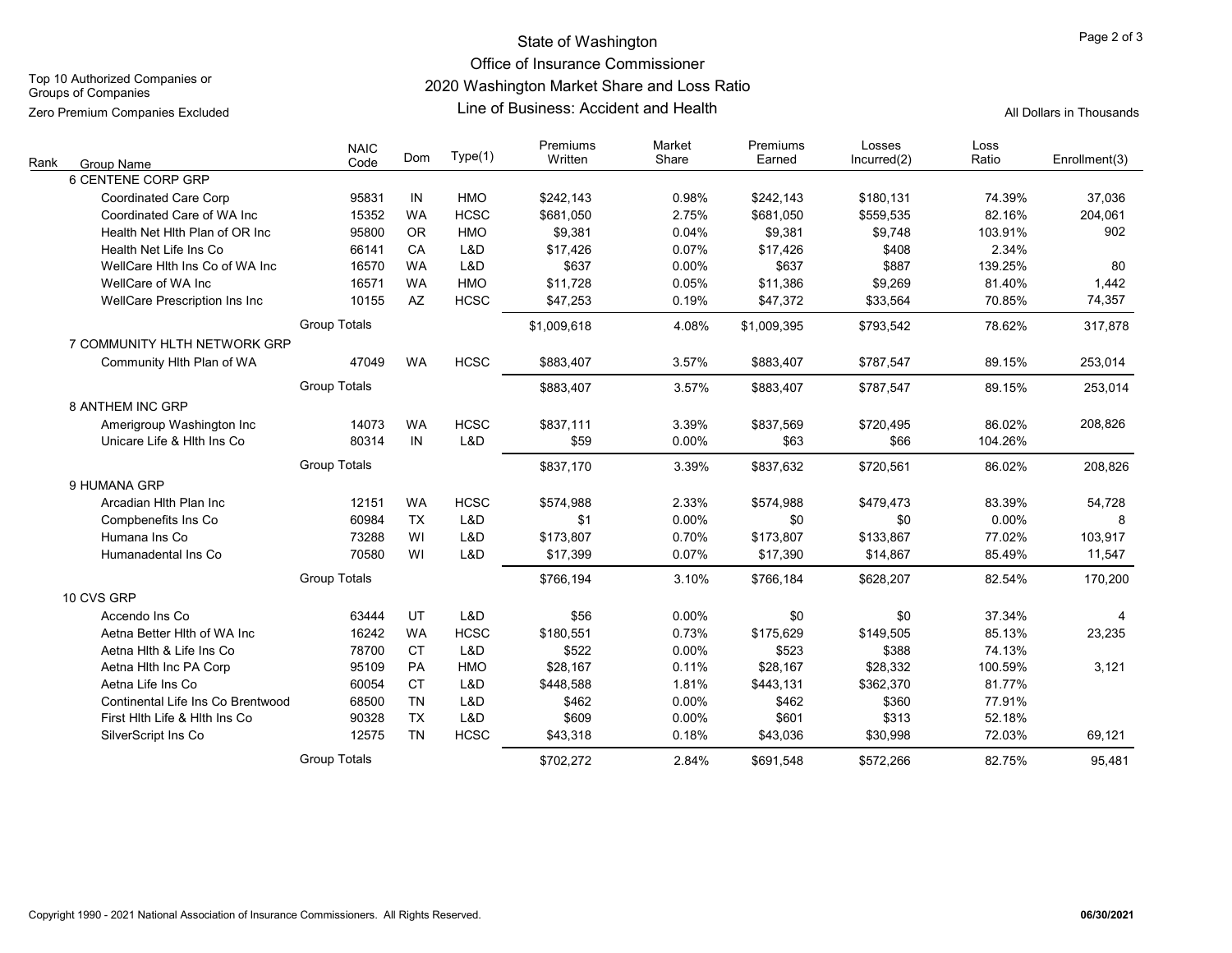### State of Washington

### Office of Insurance Commissioner 2020 Washington Market Share and Loss Ratio

Top 10 Authorized Companies or Groups of Companies

Zero Premium Companies Excluded

# Line of Business: Accident and Health

All Dollars in Thousands

| Rank | Group Name | <b>NAIC</b><br>Code | Dom | Type(1) | Premiums<br>Written | Market<br>Share | Premiums<br>Earned | Losses<br>Incurred(2) | Loss<br>Ratio | Enrollment(3) |
|------|------------|---------------------|-----|---------|---------------------|-----------------|--------------------|-----------------------|---------------|---------------|
|      |            | Top 10 Group Total  |     |         | \$21.853.906        | 88.38%          | \$21.715.109       | \$17.994.851          | 82.87%        | 4,558,420     |
|      |            | All Other Companies |     |         | \$2.873.079         | 11.62%          | \$2.877.583        | \$2.082.933           | 72.38%        | 2,135,536     |
|      |            | Totals(4)           |     |         | \$24.726.985        | 100.00%         | \$24,592,692       | \$20.077.784          | 81.64%        | 6,693,956     |

(1)L&D=Life and Disability Ins. Co., P&C=Property and Casualty Ins. Co., HMO=Health Maintenance Organization, HCSC=Health Care Service Contractor, LHCSC=Limited HCSC, F=Fraternal, MEWA=Multiple Employer Welfare Arrangement

(2)Includes Risk Revenue-related claims and benefits. However, Premiums Written and Premiums Earned do not include Risk Revenue.

(3) Enrollment only provided by companies filing the NAIC Health blank.

(4)Totals do not represent all health coverage in Washington.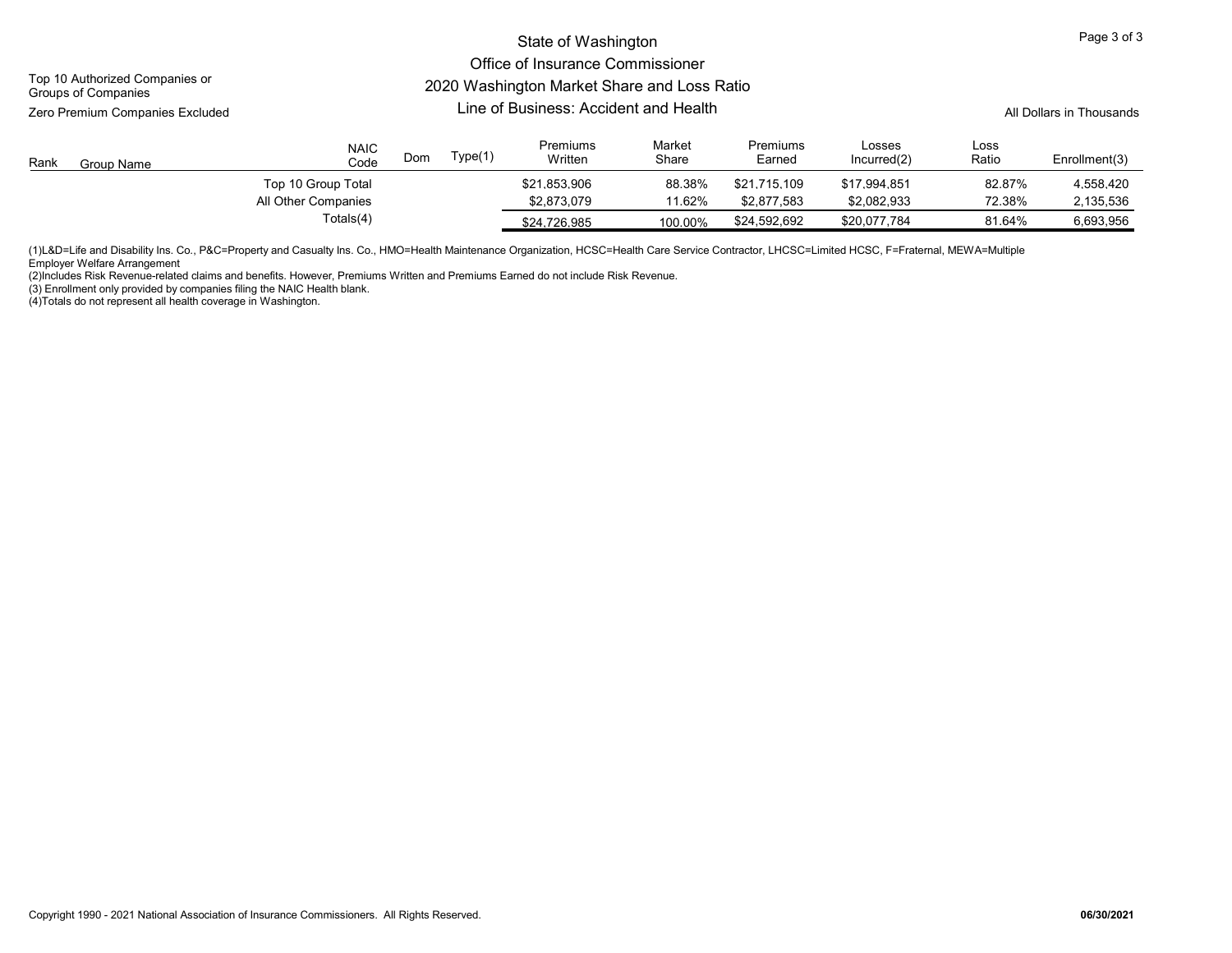# State of Washington **Page 1 of 2** and 2 and 2 and 2 and 2 and 2 and 2 and 2 and 2 and 2 and 2 and 2 and 2 and 2 and 2 and 2 and 2 and 2 and 2 and 2 and 2 and 2 and 2 and 2 and 2 and 2 and 2 and 2 and 2 and 2 and 2 and 2 an Office of Insurance Commissioner 2020 Washington Market Share Line of Business: Life - Annuities All Dollars in Thousands

Top 10 Authorized Companies or Groups of **Companies** Zero Premium Companies Excluded

| Rank | Group Name                           | <b>NAIC</b><br>Code | Dom       | Ordinary  | Credit | Group     | Industrial | Total     | Market<br>Share |
|------|--------------------------------------|---------------------|-----------|-----------|--------|-----------|------------|-----------|-----------------|
|      | 1 LINCOLN NATL GRP                   |                     |           |           |        |           |            |           |                 |
|      | Lincoln Life & Ann Co of NY          | 62057               | <b>NY</b> | \$133     | \$0    | \$254     | \$0        | \$387     | 0.01%           |
|      | Lincoln Life Assur Co of Boston      | 65315               | <b>NH</b> | \$7       | \$0    | \$0       | \$0        | \$7       | 0.00%           |
|      | Lincoln Natl Life Ins Co             | 65676               | IN        | \$207,170 | \$0    | \$143,059 | \$0        | \$350,229 | 6.50%           |
|      |                                      | <b>Group Totals</b> |           | \$207,310 | \$0    | \$143.314 | \$0        | \$350.624 | 6.51%           |
|      | 2 TIAA FAMILY GRP                    |                     |           |           |        |           |            |           |                 |
|      | Teachers Ins & Ann Assoc Of Amer     | 69345               | <b>NY</b> | \$176,127 | \$0    | \$154,500 | \$0        | \$330.627 | 6.14%           |
|      | TIAA Cref Life Ins Co                | 60142               | <b>NY</b> | \$3.778   | \$0    | \$0       | \$0        | \$3.778   | 0.07%           |
|      |                                      | <b>Group Totals</b> |           |           |        |           |            |           |                 |
|      | 3 NEW YORK LIFE GRP                  |                     |           | \$179,905 | \$0    | \$154,500 | \$0        | \$334,405 | 6.21%           |
|      | New York Life Ins & Ann Corp         | 91596               | <b>DE</b> | \$297,312 | \$0    | \$5       | \$0        | \$297,317 | 5.52%           |
|      | New York Life Ins Co                 | 66915               | <b>NY</b> | \$8,829   | \$0    | \$6.685   | \$0        | \$15.514  | 0.29%           |
|      |                                      |                     |           |           |        |           |            |           |                 |
|      |                                      | <b>Group Totals</b> |           | \$306,141 | \$0    | \$6.690   | \$0        | \$312.832 | 5.81%           |
|      | <b>4 METROPOLITAN GRP</b>            |                     |           |           |        |           |            |           |                 |
|      | Metropolitan Life Ins Co             | 65978               | <b>NY</b> | \$1,124   | \$0    | \$1,381   | \$0        | \$2,505   | 0.05%           |
|      | Metropolitan Tower Life Ins Co       | 97136               | <b>NE</b> | \$236     | \$0    | \$290.801 | \$0        | \$291.037 | 5.40%           |
|      |                                      | <b>Group Totals</b> |           | \$1,359   | \$0    | \$292,183 | \$0        | \$293,542 | 5.45%           |
|      | 5 AMERICAN INTL GRP                  |                     |           |           |        |           |            |           |                 |
|      | American Gen Life Ins Co             | 60488               | <b>TX</b> | \$174,387 | \$0    | \$330     | \$0        | \$174,717 | 3.24%           |
|      | United States Life Ins Co in the Cit | 70106               | <b>NY</b> | \$280     | \$0    | \$0       | \$0        | \$280     | 0.01%           |
|      | Variable Ann Life Ins Co             | 70238               | <b>TX</b> | \$62,560  | \$0    | \$37,590  | \$0        | \$100,150 | 1.86%           |
|      |                                      | <b>Group Totals</b> |           | \$237.227 | \$0    | \$37.921  | \$0        | \$275.148 | 5.11%           |
|      | 6 JACKSON NATL GRP                   |                     |           |           |        |           |            |           |                 |
|      | Jackson Natl Life Ins Co             | 65056               | MI        | \$223.141 | \$0    | \$18      | \$0        | \$223.158 | 4.14%           |
|      |                                      | <b>Group Totals</b> |           | \$223,141 | \$0    | \$18      | \$0        | \$223,158 | 4.14%           |
|      | 7 NATIONWIDE CORP GRP                |                     |           |           |        |           |            |           |                 |
|      | Jefferson Natl Life Ins Co           | 64017               | <b>TX</b> | \$27,996  | \$0    | \$0       | \$0        | \$27,996  | 0.52%           |
|      | Nationwide Life & Ann Ins Co         | 92657               | OH        | \$53.485  | \$0    | \$332     | \$0        | \$53.816  | 1.00%           |
|      | Nationwide Life Ins Co               | 66869               | OH        | \$39,874  | \$0    | \$86,726  | \$0        | \$126,600 | 2.35%           |
|      |                                      | <b>Group Totals</b> |           | \$121,355 | \$0    | \$87,057  | \$0        | \$208,412 | 3.87%           |
|      | 8 Sammons Enterprises Grp            |                     |           |           |        |           |            |           |                 |
|      | Guggenheim Life & Ann Co             | 83607               | DE.       | \$26.807  | \$0    | \$0       | \$0        | \$26.807  | 0.50%           |
|      | Midland Natl Life Ins Co             | 66044               | IA        | \$82,951  | \$0    | \$68      | \$0        | \$83,019  | 1.54%           |
|      | North Amer Co Life & Hith Ins        | 66974               | IA        | \$87.661  | \$0    | \$20      | \$0        | \$87.682  | 1.63%           |
|      |                                      | <b>Group Totals</b> |           | \$197.419 | \$0    | \$89      | \$0        | \$197,508 | 3.67%           |
|      |                                      |                     |           |           |        |           |            |           |                 |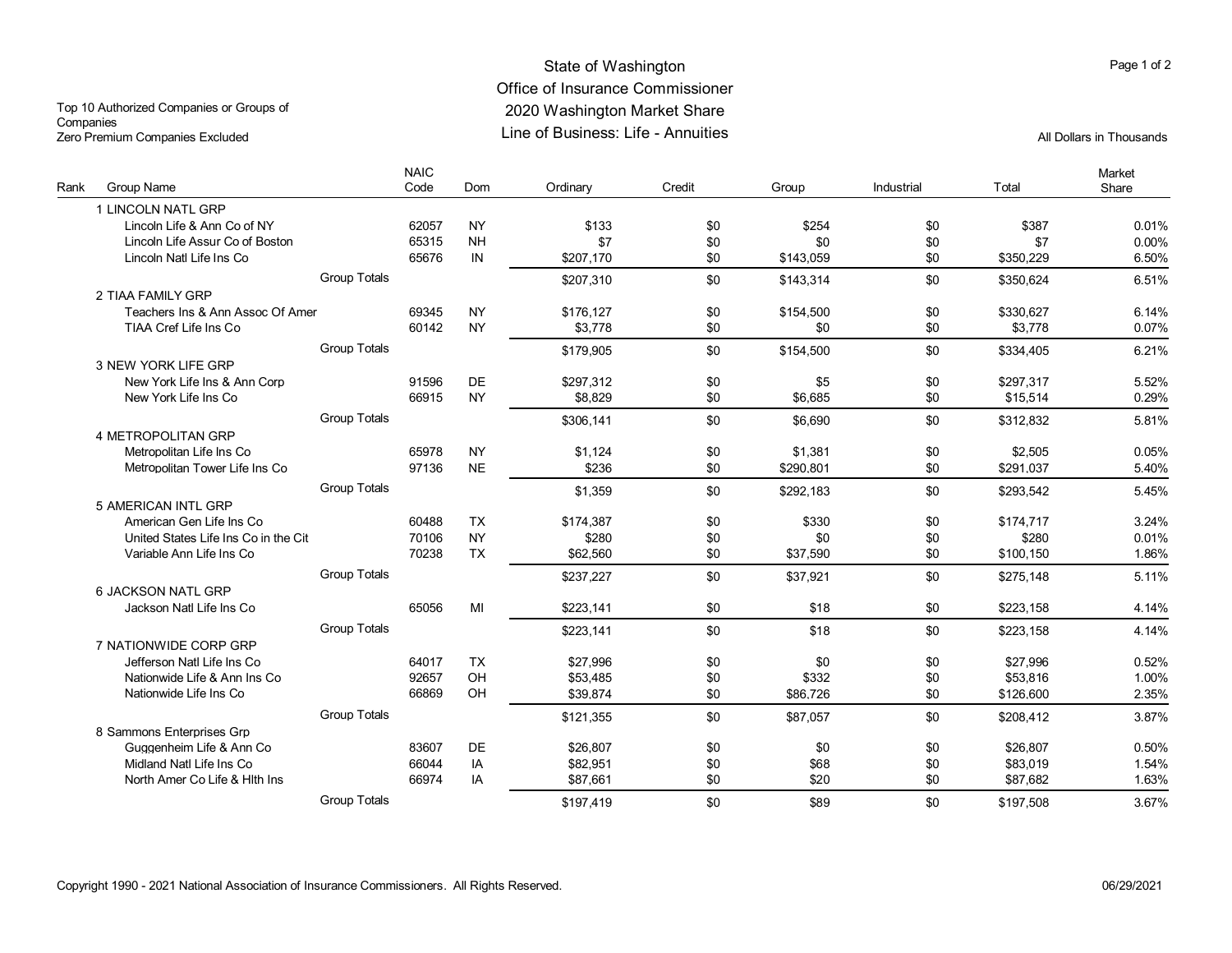# State of Washington Office of Insurance Commissioner 2020 Washington Market Share

Top 10 Authorized Companies or Groups of **Companies** Zero Premium Companies Excluded

### Line of Business: Life - Annuities All Dollars in Thousands

| Rank | Group Name                           | <b>NAIC</b><br>Code | <b>Dom</b> | Ordinary    | Credit | Group       | Industrial | Total       | Market<br>Share |
|------|--------------------------------------|---------------------|------------|-------------|--------|-------------|------------|-------------|-----------------|
|      | 9 MASS MUT LIFE INS GRP              |                     |            |             |        |             |            |             |                 |
|      | CM Life Ins Co                       | 93432               | <b>CT</b>  | \$7.493     | \$0    | \$0         | \$0        | \$7.493     | 0.14%           |
|      | Massachusetts Mut Life Ins Co        | 65935               | MA         | \$164.360   | \$0    | \$17.865    | \$0        | \$182.225   | 3.38%           |
|      | Group Totals                         |                     |            | \$171.853   | \$0    | \$17,865    | \$0        | \$189.718   | 3.52%           |
|      | 10 Equitable Holdings Inc Grp        |                     |            |             |        |             |            |             |                 |
|      | Equitable Financial Life Ins Co      | 62944               | <b>NY</b>  | \$164.363   | \$0    | \$14.398    | \$0        | \$178.761   | 3.32%           |
|      | Equitable Financial Life Ins Co of A | 78077               | AZ         | \$650       | \$0    | \$0         | \$0        | \$650       | 0.01%           |
|      | <b>Group Totals</b>                  |                     |            | \$165.013   | \$0    | \$14.398    | \$0        | \$179.411   | 3.33%           |
|      | Top Group Totals                     |                     |            | \$1.810.724 | \$0    | \$754.033   | \$0        | \$2.564.757 | 47.61%          |
|      | All Other Companies                  |                     |            | \$2,230,976 | \$0    | \$590.783   | \$0        | \$2,821.759 | 52.39%          |
|      | Totals                               |                     |            | \$4.041.700 | \$0    | \$1,344.816 | \$0        | \$5.386.517 | 100.00%         |

Page 2 of 2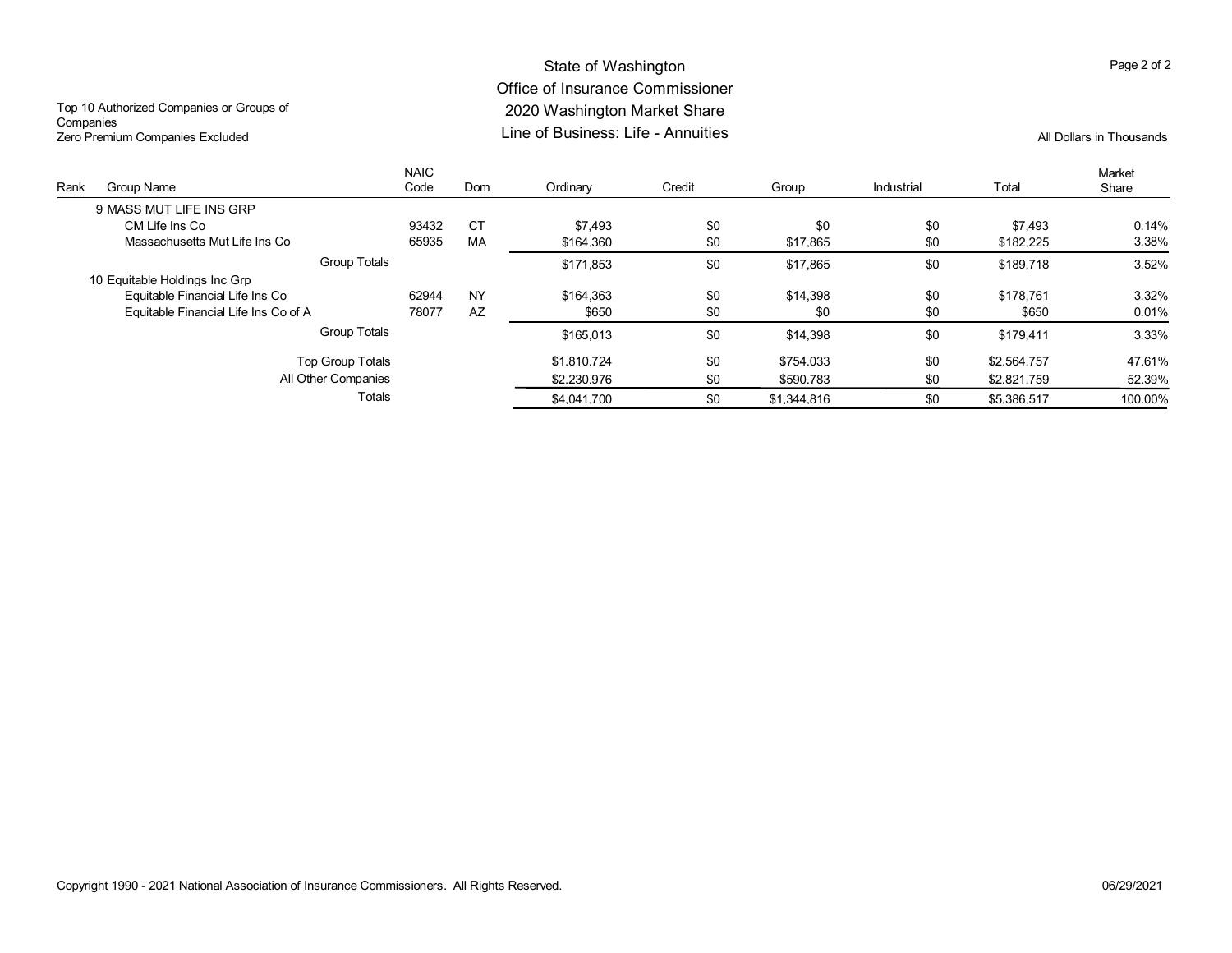# State of Washington **Page 1 of 2** and 2 and 2 and 2 and 2 and 2 and 2 and 2 and 2 and 2 and 2 and 2 and 2 and 2 and 2 and 2 and 2 and 2 and 2 and 2 and 2 and 2 and 2 and 2 and 2 and 2 and 2 and 2 and 2 and 2 and 2 and 2 an Office of Insurance Commissioner 2020 Washington Market Share Line of Business: Life - Life Insurance All Dollars in Thousands

Top 10 Authorized Companies or Groups of **Companies** Zero Premium Companies Excluded

| Rank | Group Name                      |                     | <b>NAIC</b><br>Code | Dom                    | Ordinary  | Credit | Group     | Industrial | Total     | Market<br>Share |
|------|---------------------------------|---------------------|---------------------|------------------------|-----------|--------|-----------|------------|-----------|-----------------|
|      | 1 NEW YORK LIFE GRP             |                     |                     |                        |           |        |           |            |           |                 |
|      | Life Ins Co Of N Amer           |                     | 65498               | PA                     | \$129     | \$0    | \$28.858  | \$0        | \$28.987  | 1.02%           |
|      | New York Life Ins & Ann Corp    |                     | 91596               | DE                     | \$40.257  | \$0    | \$2.820   | \$0        | \$43.077  | 1.52%           |
|      | New York Life Ins Co            |                     | 66915               | <b>NY</b>              | \$158,026 | \$0    | \$28,202  | \$0        | \$186,228 | 6.58%           |
|      | NYLife Ins Co Of AZ             |                     | 81353               | $\mathsf{A}\mathsf{Z}$ | \$862     | \$0    | \$0       | \$0        | \$862     | 0.03%           |
|      |                                 | <b>Group Totals</b> |                     |                        | \$199,274 | \$0    | \$59.880  | \$0        | \$259.154 | 9.16%           |
|      | 2 NORTHWESTERN MUT GRP          |                     |                     |                        |           |        |           |            |           |                 |
|      | Northwestern Mut Life Ins Co    |                     | 67091               | WI                     | \$191.259 | \$0    | \$103     | \$0        | \$191.362 | 6.76%           |
|      |                                 | <b>Group Totals</b> |                     |                        | \$191.259 | \$0    | \$103     | \$0        | \$191.362 | 6.76%           |
|      | 3 METROPOLITAN GRP              |                     |                     |                        |           |        |           |            |           |                 |
|      | Delaware Amer Life Ins Co       |                     | 62634               | <b>DE</b>              | \$20      | \$0    | ( \$1)    | \$0        | \$18      | 0.00%           |
|      | Metropolitan Life Ins Co        |                     | 65978               | <b>NY</b>              | \$18,126  | \$0    | \$161,455 | \$0        | \$179,581 | 6.34%           |
|      | Metropolitan Tower Life Ins Co  |                     | 97136               | <b>NE</b>              | \$4,288   | \$0    | \$3,218   | \$0        | \$7,506   | 0.27%           |
|      |                                 | <b>Group Totals</b> |                     |                        | \$22,435  | \$0    | \$164,671 | \$0        | \$187.106 | 6.61%           |
|      | 4 PRUDENTIAL OF AMER GRP        |                     |                     |                        |           |        |           |            |           |                 |
|      | Pruco Life Ins Co               |                     | 79227               | AZ                     | \$73.627  | \$0    | \$0       | \$0        | \$73,627  | 2.60%           |
|      | Prudential Ann Life Assur Corp  |                     | 86630               | AZ                     | \$100     | \$0    | \$0       | \$0        | \$100     | 0.00%           |
|      | Prudential Ins Co Of Amer       |                     | 68241               | <b>NJ</b>              | \$8,913   | \$0    | \$91,077  | \$0        | \$99.990  | 3.53%           |
|      |                                 | <b>Group Totals</b> |                     |                        | \$82,640  | \$0    | \$91,077  | \$0        | \$173.717 | 6.14%           |
|      | 5 LINCOLN NATL GRP              |                     |                     |                        |           |        |           |            |           |                 |
|      | First Penn Pacific Life Ins Co  |                     | 67652               | IN                     | \$6,850   | \$0    | \$5       | \$0        | \$6,855   | 0.24%           |
|      | Lincoln Life & Ann Co of NY     |                     | 62057               | <b>NY</b>              | \$326     | \$0    | \$31      | \$0        | \$357     | 0.01%           |
|      | Lincoln Life Assur Co of Boston |                     | 65315               | <b>NH</b>              | \$3,556   | \$0    | \$12,519  | \$0        | \$16,074  | 0.57%           |
|      | Lincoln Natl Life Ins Co        |                     | 65676               | IN                     | \$77,399  | \$0    | \$9,173   | \$0        | \$86,571  | 3.06%           |
|      |                                 | <b>Group Totals</b> |                     |                        | \$88,130  | \$0    | \$21.728  | \$0        | \$109.858 | 3.88%           |
|      | <b>6 STATE FARM GRP</b>         |                     |                     |                        |           |        |           |            |           |                 |
|      | State Farm Life Ins Co          |                     | 69108               | IL                     | \$93.926  | \$0    | \$879     | \$0        | \$94,806  | 3.35%           |
|      |                                 | <b>Group Totals</b> |                     |                        | \$93.926  | \$0    | \$879     | \$0        | \$94.806  | 3.35%           |
|      | 7 PACIFIC LIFE GRP              |                     |                     |                        |           |        |           |            |           |                 |
|      | Pacific Life Ins Co             |                     | 67466               | <b>NE</b>              | \$91.684  | \$0    | \$0       | \$0        | \$91.684  | 3.24%           |
|      |                                 | <b>Group Totals</b> |                     |                        | \$91,684  | \$0    | \$0       | \$0        | \$91,684  | 3.24%           |
|      | 8 MINNESOTA MUT GRP             |                     |                     |                        |           |        |           |            |           |                 |
|      | Minnesota Life Ins Co           |                     | 66168               | <b>MN</b>              | \$36,299  | \$601  | \$16,580  | \$0        | \$53,480  | 1.89%           |
|      | Securian Life Ins Co            |                     | 93742               | <b>MN</b>              | \$37      | \$45   | \$33,087  | \$0        | \$33,169  | 1.17%           |
|      |                                 | <b>Group Totals</b> |                     |                        | \$36.336  | \$647  | \$49.667  | \$0        | \$86,650  | 3.06%           |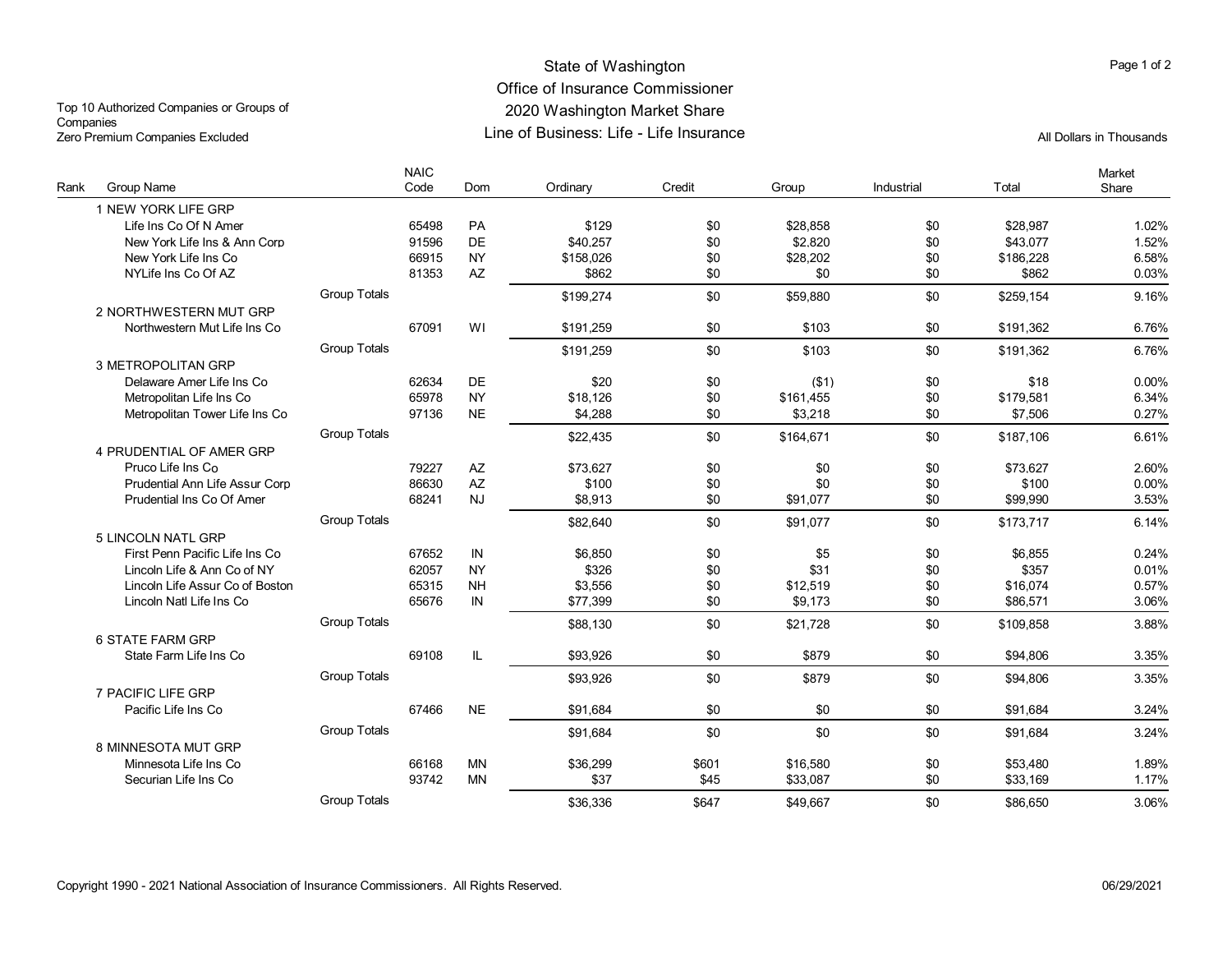# State of Washington Office of Insurance Commissioner 2020 Washington Market Share Line of Business: Life - Life Insurance All Dollars in Thousands

Top 10 Authorized Companies or Groups of **Companies** Zero Premium Companies Excluded

| Rank | Group Name                      | <b>NAIC</b><br>Code | Dom       | Ordinary    | Credit  | Group     | Industrial | Total       | Market<br>Share |
|------|---------------------------------|---------------------|-----------|-------------|---------|-----------|------------|-------------|-----------------|
|      | 9 MASS MUT LIFE INS GRP         |                     |           |             |         |           |            |             |                 |
|      | CM Life Ins Co                  | 93432               | <b>CT</b> | \$2.121     | \$0     | \$0       | \$0        | \$2.121     | 0.07%           |
|      | Massachusetts Mut Life Ins Co   | 65935               | MA        | \$74,295    | \$0     | \$480     | \$0        | \$74.775    | 2.64%           |
|      | MML Bay State Life Ins Co       | 70416               | <b>CT</b> | \$553       | \$0     | \$0       | \$0        | \$553       | 0.02%           |
|      | <b>Group Totals</b>             |                     |           | \$76,968    | \$0     | \$480     | \$0        | \$77,449    | 2.74%           |
|      | 10 JOHN HANCOCK GRP             |                     |           |             |         |           |            |             |                 |
|      | John Hancock Life & Hith Ins Co | 93610               | MA        | \$4         | \$0     | \$0       | \$0        | \$4         | $0.00\%$        |
|      | John Hancock Life Ins Co USA    | 65838               | MI        | \$76.347    | \$0     | (\$217)   | \$0        | \$76.130    | 2.69%           |
|      | <b>Group Totals</b>             |                     |           | \$76,351    | \$0     | (\$217)   | \$0        | \$76.134    | 2.69%           |
|      | <b>Top Group Totals</b>         |                     |           | \$959.004   | \$647   | \$388.268 | \$0        | \$1,347,919 | 47.62%          |
|      | All Other Companies             |                     |           | \$1.285.303 | \$1.601 | \$195.588 | \$1        | \$1.482.493 | 52.38%          |
|      | Totals                          |                     |           | \$2,244.308 | \$2.247 | \$583.856 | \$1        | \$2.830.413 | 100.00%         |

Page 2 of 2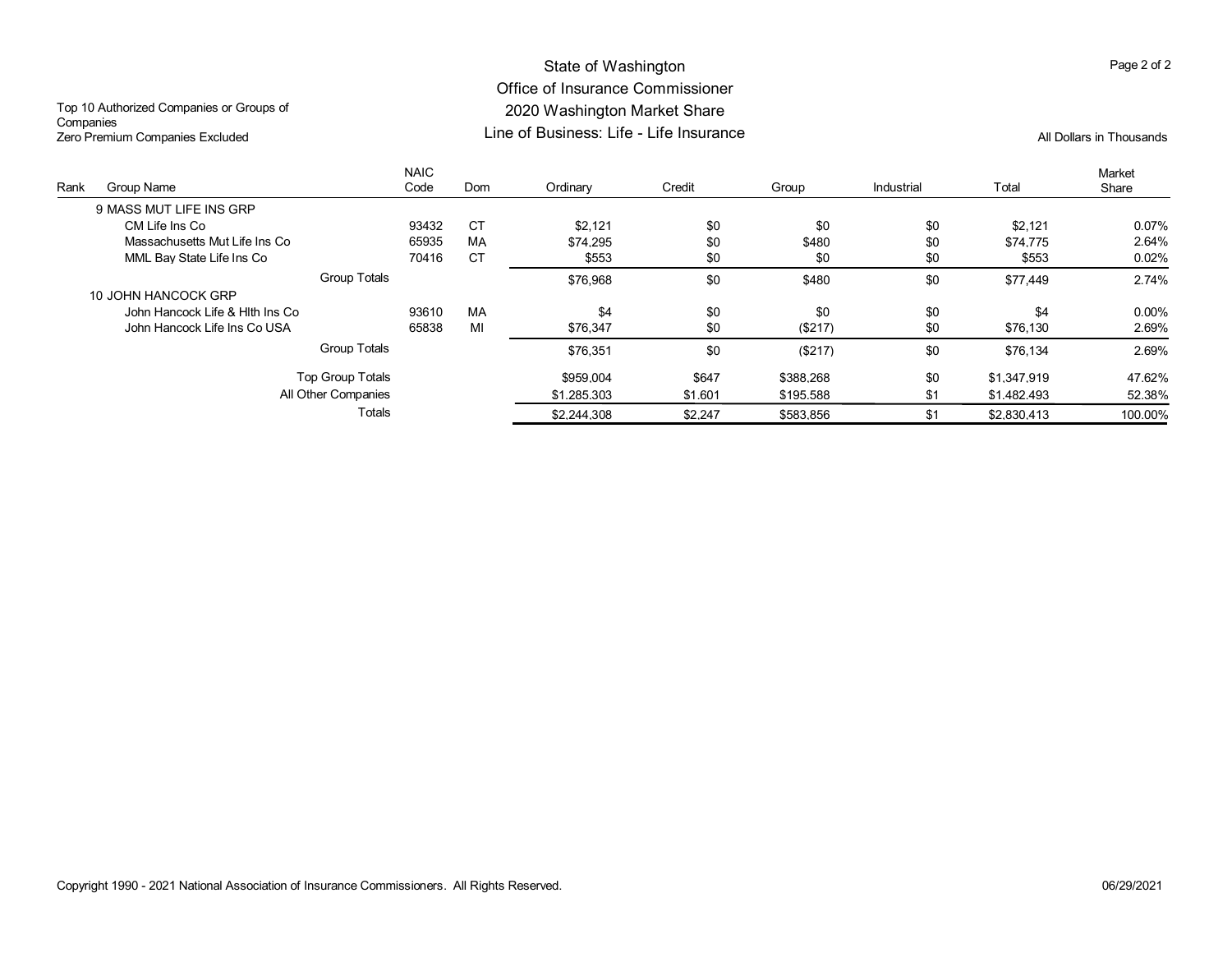# State of Washington Office of Insurance Commissioner 2020 Washington Market Share

Line of Business: Life - Other Considerations Zero Premium Companies Excluded All Dollars in Thousands Top 10 Authorized Companies or Groups of Companies<br>Zero Premium Companies Excluded

| Rank | <b>Group Name</b>                                              |                         | <b>NAIC</b><br>Code | Dom             | Ordinary   | Credit     | Group                | Industrial | Total                | Market<br>Share |
|------|----------------------------------------------------------------|-------------------------|---------------------|-----------------|------------|------------|----------------------|------------|----------------------|-----------------|
|      | 1 PRUDENTIAL OF AMER GRP                                       |                         |                     |                 |            |            |                      |            |                      |                 |
|      | Prudential Ins Co Of Amer                                      |                         | 68241               | <b>NJ</b>       | \$0        | \$0        | \$524,863            | \$0        | \$524,863            | 29.16%          |
|      | Prudential Retirement Ins & Ann Co                             |                         | 93629               | <b>CT</b>       | \$0        | \$0        | \$45                 | \$0        | \$45                 | 0.00%           |
|      |                                                                | <b>Group Totals</b>     |                     |                 | \$0        | \$0        | \$524,908            | \$0        | \$524,908            | 29.16%          |
|      | 2 JOHN HANCOCK GRP                                             |                         |                     |                 |            |            |                      |            |                      |                 |
|      | John Hancock Life Ins Co USA                                   |                         | 65838               | MI              | \$0        | \$0        | \$335,533            | \$0        | \$335,533            | 18.64%          |
|      |                                                                | <b>Group Totals</b>     |                     |                 | \$0        | \$0        | \$335,533            | \$0        | \$335,533            | 18.64%          |
|      | 3 Meiji Yasuda Life Ins Grp                                    |                         |                     |                 |            |            |                      |            |                      |                 |
|      | Standard Ins Co                                                |                         | 69019               | <b>OR</b>       | \$0        | \$0        | \$217,974            | \$0        | \$217,974            | 12.11%          |
|      |                                                                | <b>Group Totals</b>     |                     |                 | \$0        | \$0        | \$217.974            | \$0        | \$217.974            | 12.11%          |
|      | 4 NEW YORK LIFE GRP                                            |                         |                     |                 |            |            |                      |            |                      |                 |
|      | New York Life Ins Co                                           |                         | 66915               | <b>NY</b>       | \$0        | \$0        | \$203,819            | \$0        | \$203,819            | 11.32%          |
|      |                                                                | <b>Group Totals</b>     |                     |                 | \$0        | \$0        | \$203,819            | \$0        | \$203,819            | 11.32%          |
|      | 5 Aegon US Holding Grp                                         |                         |                     |                 |            |            |                      |            |                      |                 |
|      | Transamerica Financial Life Ins Co<br>Transamerica Life Ins Co |                         | 70688<br>86231      | <b>NY</b><br>IA | \$0<br>\$0 | \$0<br>\$0 | \$68,979<br>\$77,495 | \$0<br>\$0 | \$68.979<br>\$77,495 | 3.83%<br>4.30%  |
|      |                                                                |                         |                     |                 |            |            |                      |            |                      |                 |
|      | 6 MASS MUT LIFE INS GRP                                        | Group Totals            |                     |                 | \$0        | \$0        | \$146,474            | \$0        | \$146,474            | 8.14%           |
|      | Massachusetts Mut Life Ins Co                                  |                         | 65935               | MA              | \$0        | \$0        | \$100,660            | \$0        | \$100.660            | 5.59%           |
|      |                                                                | <b>Group Totals</b>     |                     |                 |            |            |                      |            |                      |                 |
|      | 7 METROPOLITAN GRP                                             |                         |                     |                 | \$0        | \$0        | \$100,660            | \$0        | \$100,660            | 5.59%           |
|      | Metropolitan Life Ins Co                                       |                         | 65978               | <b>NY</b>       | \$0        | \$0        | \$100.320            | \$0        | \$100.320            | 5.57%           |
|      |                                                                | <b>Group Totals</b>     |                     |                 | \$0        | \$0        | \$100,320            | \$0        | \$100,320            | 5.57%           |
|      | 8 Mutual Of Amer Life Ins Co                                   |                         |                     |                 |            |            |                      |            |                      |                 |
|      | Mutual Of Amer Life Ins Co                                     |                         | 88668               | <b>NY</b>       | \$4,136    | \$0        | \$61,637             | \$0        | \$65,773             | 3.65%           |
|      |                                                                | <b>Group Totals</b>     |                     |                 | \$4,136    | \$0        | \$61.637             | \$0        | \$65,773             | 3.65%           |
|      | 9 CUNA MUT GRP                                                 |                         |                     |                 |            |            |                      |            |                      |                 |
|      | <b>CMFG Life Ins Co</b>                                        |                         | 62626               | IA              | \$0        | \$0        | \$52,694             | \$0        | \$52,694             | 2.93%           |
|      |                                                                | <b>Group Totals</b>     |                     |                 | \$0        | \$0        | \$52,694             | \$0        | \$52,694             | 2.93%           |
|      | 10 Hopmeadow Holdings Grp                                      |                         |                     |                 |            |            |                      |            |                      |                 |
|      | Talcott Resolution Life & Ann Ins Co                           |                         | 71153               | <b>CT</b>       | \$615      | \$0        | \$0                  | \$0        | \$615                | 0.03%           |
|      | <b>Talcott Resolution Life Ins Co</b>                          |                         | 88072               | <b>CT</b>       | \$360      | \$0        | \$32,580             | \$0        | \$32,940             | 1.83%           |
|      |                                                                | <b>Group Totals</b>     |                     |                 | \$975      | \$0        | \$32,580             | \$0        | \$33,555             | 1.86%           |
|      |                                                                | <b>Top Group Totals</b> |                     |                 | \$5.111    | \$0        | \$1.776.598          | \$0        | \$1.781.709          | 98.97%          |
|      |                                                                | All Other Companies     |                     |                 | \$2        | \$0        | \$18,464             | \$0        | \$18,466             | 1.03%           |
|      |                                                                | Totals                  |                     |                 | \$5.114    | \$0        | \$1.795.061          | \$0        | \$1.800.175          | 100.00%         |
|      |                                                                |                         |                     |                 |            |            |                      |            |                      |                 |

Copyright 1990 - 2021 National Association of Insurance Commissioners. All Rights Reserved. 06/29/2021

Page 1 of 1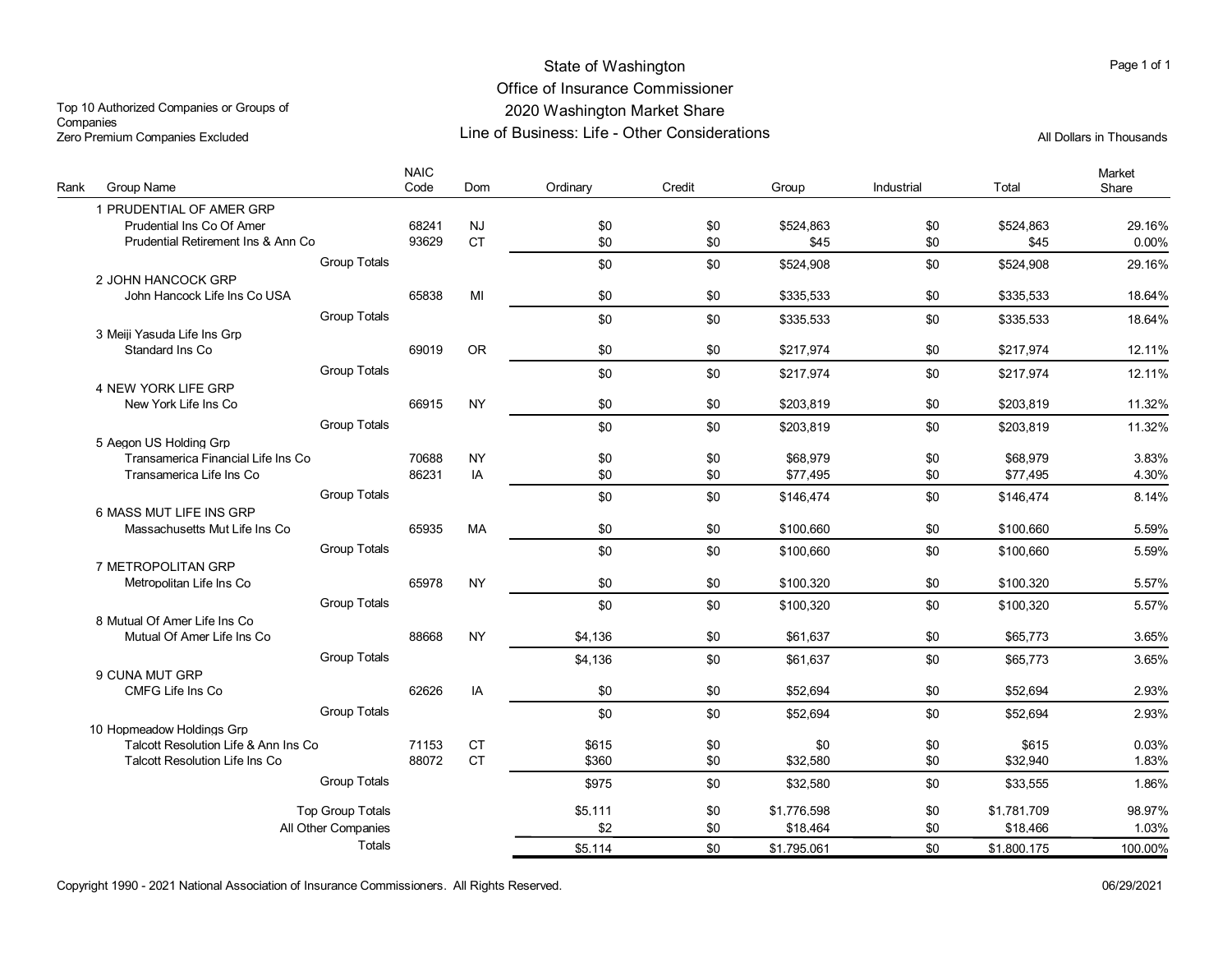### State of Washington

Office of Insurance Commissioner

Top 10 Authorized Companies or Groups of **Companies** Zero Premium and Loss Companies Excluded

# 2020 Washington Market Share and Loss Ratio Line of Business: Property and Casualty Totals (excludes Accident and Health)

|      | Zero Premium and Loss Companies Excluded |                     |            | Lift of Dusiness. Property and Casualty Totals (excludes Accident and Health) |                 |                              |                                     | All Dollars in Thousands |
|------|------------------------------------------|---------------------|------------|-------------------------------------------------------------------------------|-----------------|------------------------------|-------------------------------------|--------------------------|
| Rank | Group Name                               | <b>NAIC</b><br>Code | <b>DOM</b> | <b>Direct</b><br>Premiums<br>Written                                          | Market<br>Share | Direct<br>Premiums<br>Earned | <b>Direct</b><br>Losses<br>Incurred | Loss<br>Ratio            |
|      | 1 LIBERTY MUT GRP                        |                     |            |                                                                               |                 |                              |                                     |                          |
|      | American Economy Ins Co                  | 19690               | IN         | \$1,235                                                                       | 0.01%           | \$1,733                      | \$1,648                             | 95.08%                   |
|      | American Fire & Cas Co                   | 24066               | <b>NH</b>  | \$27,883                                                                      | 0.22%           | \$31,617                     | \$18,421                            | 58.26%                   |
|      | American States Ins Co                   | 19704               | IN         | \$6.749                                                                       | 0.05%           | \$10,001                     | \$15,311                            | 153.10%                  |
|      | American States Preferred Ins Co.        | 37214               | IN         | \$1,214                                                                       | 0.01%           | \$2,505                      | \$1,086                             | 43.36%                   |
|      | Employers Ins Co of Wausau               | 21458               | WI         | \$14,162                                                                      | 0.11%           | \$11,420                     | \$3,304                             | 28.93%                   |
|      | First Liberty Ins Corp                   | 33588               | IL.        | \$1.101                                                                       | 0.01%           | \$924                        | \$504                               | 54.55%                   |
|      | First Natl Ins Co Of Amer                | 24724               | <b>NH</b>  | \$358,926                                                                     | 2.78%           | \$363,177                    | \$199,467                           | 54.92%                   |
|      | General Ins Co Of Amer                   | 24732               | <b>NH</b>  | \$1,854                                                                       | 0.01%           | \$2,147                      | \$7,005                             | 326.31%                  |
|      | Ironshore Ind Inc                        | 23647               | IL.        | \$2,245                                                                       | 0.02%           | \$2,264                      | \$191                               | 8.43%                    |
|      | Liberty Ins Corp                         | 42404               | IL         | \$33,174                                                                      | 0.26%           | \$33,923                     | \$22,088                            | 65.11%                   |
|      | Liberty Ins Underwriters Inc             | 19917               | IL         | \$75.391                                                                      | 0.58%           | \$75,943                     | \$50,207                            | 66.11%                   |
|      | Liberty Mut Fire Ins Co                  | 23035               | WI         | \$82,790                                                                      | 0.64%           | \$89,100                     | \$35,805                            | 40.19%                   |
|      | Liberty Mut Ins Co                       | 23043               | MA         | \$35,693                                                                      | 0.28%           | \$38,474                     | \$58,188                            | 151.24%                  |
|      | Liberty Northwest Ins Corp               | 41939               | <b>OR</b>  | \$131                                                                         | 0.00%           | \$369                        | (\$300)                             | $(81.17)\%$              |
|      | LM Gen Ins Co                            | 36447               | IL         | \$45,536                                                                      | 0.35%           | \$44,287                     | \$22,479                            | 50.76%                   |
|      | LM Ins Corp                              | 33600               | IL         | \$25,929                                                                      | 0.20%           | \$26,348                     | \$12,689                            | 48.16%                   |
|      | North Pacific Ins Co                     | 23892               | <b>OR</b>  | \$8,473                                                                       | 0.07%           | \$10,763                     | \$8,330                             | 77.39%                   |
|      | Ohio Cas Ins Co                          | 24074               | <b>NH</b>  | \$79,062                                                                      | 0.61%           | \$75,154                     | \$39,784                            | 52.94%                   |
|      | Ohio Security Ins Co                     | 24082               | <b>NH</b>  | \$185,116                                                                     | 1.43%           | \$181,759                    | \$90,998                            | 50.07%                   |
|      | Oregon Automobile Ins Co                 | 23922               | <b>OR</b>  | \$36                                                                          | 0.00%           | \$198                        | (\$342)                             | $(172.27)\%$             |
|      | Safeco Ins Co Of Amer                    | 24740               | <b>NH</b>  | \$282,213                                                                     | 2.18%           | \$276,432                    | \$165,477                           | 59.86%                   |
|      | Safeco Ins Co Of IL                      | 39012               | L          | \$108,129                                                                     | 0.84%           | \$111,624                    | \$55,364                            | 49.60%                   |
|      | Safeco Ins Co of OR                      | 11071               | <b>OR</b>  | \$18.464                                                                      | 0.14%           | \$19,105                     | \$8,852                             | 46.34%                   |
|      | West Amer Ins Co                         | 44393               | IN         | \$36,322                                                                      | 0.28%           | \$37,099                     | \$14,296                            | 38.54%                   |
|      |                                          | <b>Group Totals</b> |            | \$1,431,827                                                                   | 11.08%          | \$1,446,364                  | \$830,854                           | 56.96%                   |
|      | 2 STATE FARM GRP                         |                     |            |                                                                               |                 |                              |                                     |                          |
|      | State Farm Fire & Cas Co                 | 25143               | IL.        | \$549,131                                                                     | 4.25%           | \$532,945                    | \$234,611                           | 44.02%                   |
|      | State Farm Mut Auto Ins Co               | 25178               | IL         | \$786,134                                                                     | 6.08%           | \$807,465                    | \$436,956                           | 54.11%                   |
|      |                                          | Group Totals        |            | \$1,335,265                                                                   | 10.33%          | \$1,340,410                  | \$671,567                           | 50.10%                   |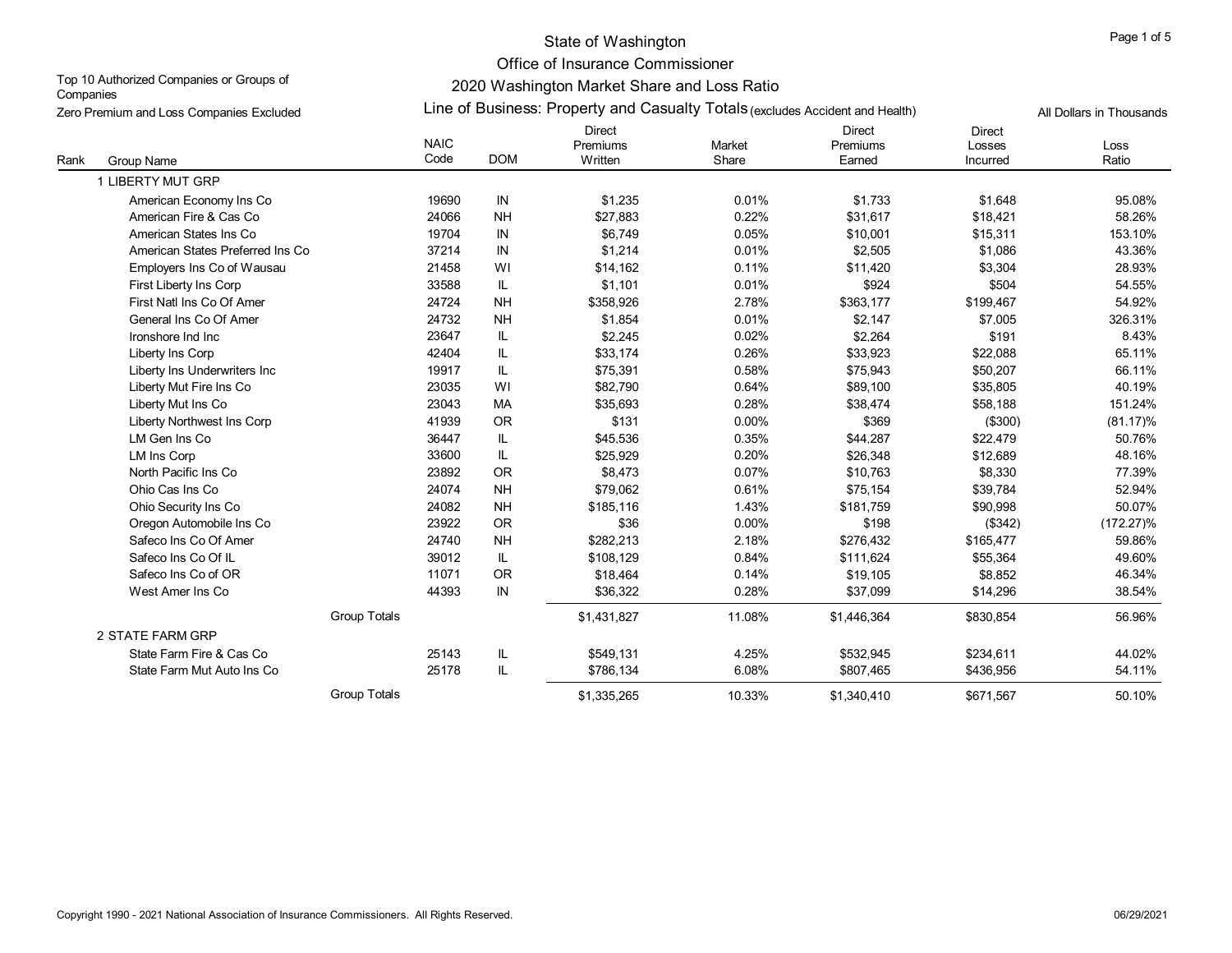# State of Washington **Page 2 of 5** and 2 of 5

Office of Insurance Commissioner

Top 10 Authorized Companies or Groups of **Companies** Zero Premium and Loss Companies Excluded

# 2020 Washington Market Share and Loss Ratio Line of Business: Property and Casualty Totals (excludes Accident and Health) All Dollars in Thousands

|      |                                   | <b>NAIC</b> |            | <b>Direct</b><br>Premiums | Market | <b>Direct</b><br>Premiums | <b>Direct</b><br>Losses | Loss    |
|------|-----------------------------------|-------------|------------|---------------------------|--------|---------------------------|-------------------------|---------|
| Rank | Group Name                        | Code        | <b>DOM</b> | Written                   | Share  | Earned                    | Incurred                | Ratio   |
|      | 3 PROGRESSIVE GRP                 |             |            |                           |        |                           |                         |         |
|      | American Strategic Ins Corp       | 10872       | FL.        | \$31.505                  | 0.24%  | \$25.852                  | \$12,392                | 47.94%  |
|      | National Continental Ins Co       | 10243       | <b>NY</b>  | \$547                     | 0.00%  | \$691                     | \$2,090                 | 302.52% |
|      | Progressive Amer Ins Co           | 24252       | OH         | \$201                     | 0.00%  | \$213                     | \$37                    | 17.57%  |
|      | Progressive Cas Ins Co            | 24260       | OH         | \$270,108                 | 2.09%  | \$262,165                 | \$122,051               | 46.55%  |
|      | Progressive Classic Ins Co        | 42994       | WI         | \$4,492                   | 0.03%  | \$4,775                   | \$1,143                 | 23.94%  |
|      | Progressive Direct Ins Co         | 16322       | OH         | \$471,859                 | 3.65%  | \$457,414                 | \$211,395               | 46.22%  |
|      | Progressive Max Ins Co            | 24279       | OH         | \$1.780                   | 0.01%  | \$1.878                   | \$181                   | 9.65%   |
|      | Progressive Northern Ins Co       | 38628       | WI         | \$101                     | 0.00%  | \$103                     | \$4                     | 3.84%   |
|      | Progressive Northwestern Ins Co   | 42919       | OH         | \$135                     | 0.00%  | \$157                     | \$473                   | 301.43% |
|      | Progressive Preferred Ins Co      | 37834       | OH         | \$99                      | 0.00%  | \$101                     | \$347                   | 342.75% |
|      | United Financial Cas Co           | 11770       | OH         | \$106,675                 | 0.83%  | \$100,897                 | \$45,973                | 45.56%  |
|      | <b>Group Totals</b>               |             |            | \$887,503                 | 6.86%  | \$854.245                 | \$396,086               | 46.37%  |
|      | <b>4 ALLSTATE INS GRP</b>         |             |            |                           |        |                           |                         |         |
|      | Allstate Fire & Cas Ins Co        | 29688       | IL         | \$339,622                 | 2.63%  | \$336,281                 | \$168,416               | 50.08%  |
|      | Allstate Ind Co                   | 19240       | IL         | \$100,305                 | 0.78%  | \$100,890                 | \$55,081                | 54.60%  |
|      | Allstate Ins Co                   | 19232       | IL         | \$138,773                 | 1.07%  | \$139,837                 | \$82,452                | 58.96%  |
|      | Allstate Prop & Cas Ins Co        | 17230       | IL         | \$107,406                 | 0.83%  | \$110,689                 | \$60,835                | 54.96%  |
|      | Allstate Vehicle & Prop Ins Co    | 37907       | IL         | \$49,580                  | 0.38%  | \$39,475                  | \$40,137                | 101.68% |
|      | Encompass Ind Co                  | 15130       | IL         | \$27.808                  | 0.22%  | \$27.330                  | \$16,333                | 59.76%  |
|      | Encompass Ins Co Of Amer          | 10071       | IL         | \$3,842                   | 0.03%  | \$4,078                   | \$880                   | 21.58%  |
|      | Esurance Ins Co                   | 25712       | IL         | \$47,099                  | 0.36%  | \$47,336                  | \$25,805                | 54.51%  |
|      | First Colonial Ins Co             | 29980       | FL         | \$742                     | 0.01%  | \$1,079                   | \$432                   | 40.04%  |
|      | Group Totals                      |             |            | \$815,177                 | 6.31%  | \$806,995                 | \$450,370               | 55.81%  |
|      | 5 FARMERS INS GRP                 |             |            |                           |        |                           |                         |         |
|      | Coast Natl Ins Co                 | 25089       | CA         | \$11.267                  | 0.09%  | \$13.374                  | \$5,805                 | 43.40%  |
|      | Farmers Ins Co Of WA              | 21644       | <b>WA</b>  | \$254,371                 | 1.97%  | \$262,666                 | \$113,968               | 43.39%  |
|      | Farmers Ins Exch                  | 21652       | CA         | \$36,746                  | 0.28%  | \$36,644                  | \$31,072                | 84.79%  |
|      | Fire Ins Exch                     | 21660       | CA         | \$56.198                  | 0.43%  | \$56.320                  | \$28.832                | 51.19%  |
|      | Foremost Ins Co Grand Rapids MI   | 11185       | MI         | \$132,302                 | 1.02%  | \$125,704                 | \$58,915                | 46.87%  |
|      | Foremost Prop & Cas Ins Co        | 11800       | MI         | \$8,129                   | 0.06%  | \$8,120                   | \$5,158                 | 63.52%  |
|      | Mid Century Ins Co                | 21687       | ${\sf CA}$ | \$153,579                 | 1.19%  | \$158,908                 | \$83,391                | 52.48%  |
|      | <b>Truck Ins Exch</b>             | 21709       | CA         | \$107,637                 | 0.83%  | \$97,017                  | \$53,265                | 54.90%  |
|      | Group Totals                      |             |            | \$760,228                 | 5.88%  | \$758,752                 | \$380,404               | 50.11%  |
|      | 6 UNITED SERV AUTOMOBILE ASSN GRP |             |            |                           |        |                           |                         |         |
|      | Garrison Prop & Cas Ins Co        | 21253       | TX         | \$92,075                  | 0.71%  | \$88,677                  | \$51,673                | 58.27%  |
|      | United Serv Automobile Assn       | 25941       | <b>TX</b>  | \$265,078                 | 2.05%  | \$263,097                 | \$146,735               | 55.77%  |
|      | USAA Cas Ins Co                   | 25968       | <b>TX</b>  | \$243,963                 | 1.89%  | \$240,307                 | \$116,407               | 48.44%  |
|      | USAA Gen Ind Co                   | 18600       | <b>TX</b>  | \$141,921                 | 1.10%  | \$139,382                 | \$74,855                | 53.70%  |
|      | <b>Group Totals</b>               |             |            | \$743.036                 | 5.75%  | \$731.464                 | \$389.669               | 53.27%  |

Copyright 1990 - 2021 National Association of Insurance Commissioners. All Rights Reserved. 06/29/2021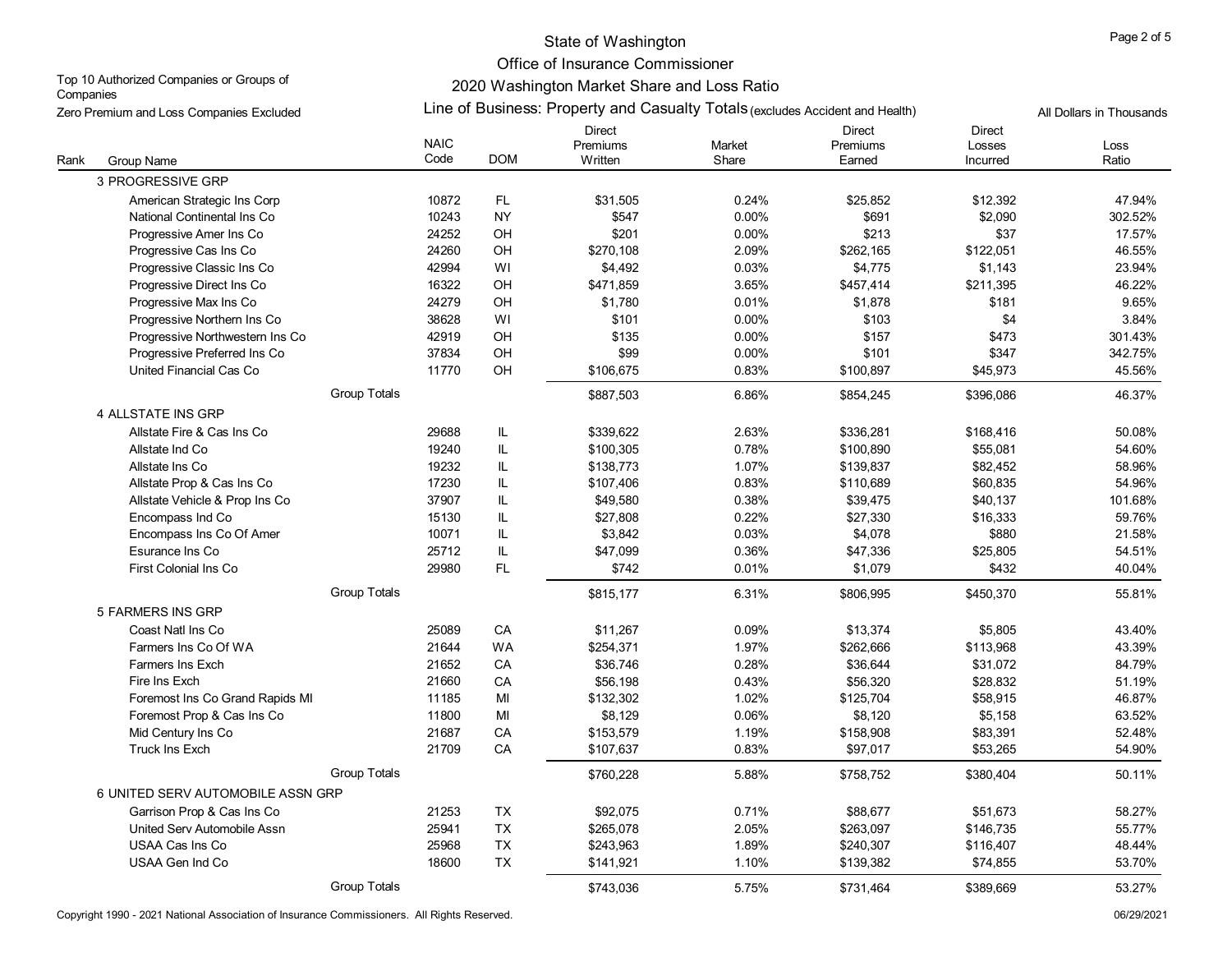# State of Washington **Page 3 of 5** and 2 of 5 and 2 of 5 and 2 of 5 and 2 of 5 and 2 of 5 and 2 of 5 and 2 of 5 and 2 of 5 and 2 of 5 and 2 of 5 and 2 of 5 and 2 of 5 and 2 of 5 and 2 of 5 and 2 of 5 and 2 of 5 and 2 of 5 a

Office of Insurance Commissioner

Top 10 Authorized Companies or Groups of **Companies** Zero Premium and Loss Companies Excluded

# 2020 Washington Market Share and Loss Ratio Line of Business: Property and Casualty Totals (excludes Accident and Health) All Dollars in Thousands

| Rank<br>Group Name                  | <b>NAIC</b><br>Code | <b>DOM</b> | <b>Direct</b><br>Premiums<br>Written | Market<br>Share | <b>Direct</b><br>Premiums<br>Earned | <b>Direct</b><br>Losses<br>Incurred | Loss<br>Ratio |
|-------------------------------------|---------------------|------------|--------------------------------------|-----------------|-------------------------------------|-------------------------------------|---------------|
| 7 BERKSHIRE HATHAWAY GRP            |                     |            |                                      |                 |                                     |                                     |               |
| Amquard Ins Co                      | 42390               | PA         | \$9.254                              | 0.07%           | \$7.320                             | \$4.703                             | 64.24%        |
| AttPro RRG Recip RRG                | 13795               | DC         | \$1.478                              | 0.01%           | \$1.475                             | \$923                               | 62.56%        |
| Berkshire Hathaway Direct Ins Co    | 10391               | <b>NE</b>  | \$497                                | 0.00%           | \$174                               | \$159                               | 90.96%        |
| Berkshire Hathaway Homestate Ins Co | 20044               | <b>NE</b>  | \$672                                | 0.01%           | \$797                               | \$276                               | 34.59%        |
| Berkshire Hathaway Specialty Ins Co | 22276               | <b>NE</b>  | \$6,073                              | 0.05%           | \$6,788                             | \$3,290                             | 48.48%        |
| Central States Ind Co Of Omaha      | 34274               | <b>NE</b>  | \$253                                | 0.00%           | \$220                               | \$9                                 | 3.95%         |
| Columbia Ins Co                     | 27812               | <b>NE</b>  | \$1.414                              | 0.01%           | \$1,521                             | \$595                               | 39.11%        |
| Continental Divide Ins Co.          | 35939               | CO         | \$2,898                              | 0.02%           | \$3,744                             | \$850                               | 22.70%        |
| GEICO Advantage Ins Co              | 14138               | <b>NE</b>  | \$253,490                            | 1.96%           | \$249.920                           | \$156,508                           | 62.62%        |
| Geico Cas Co                        | 41491               | <b>NE</b>  | \$2,318                              | 0.02%           | \$2,439                             | \$648                               | 26.56%        |
| <b>GEICO Choice Ins Co</b>          | 14139               | <b>NE</b>  | \$135.338                            | 1.05%           | \$133.795                           | \$81.728                            | 61.08%        |
| Geico Gen Ins Co                    | 35882               | $NE$       | \$104,171                            | 0.81%           | \$109,585                           | \$58,624                            | 53.50%        |
| Geico Ind Co                        | 22055               | <b>NE</b>  | \$41.928                             | 0.32%           | \$43,743                            | \$21,122                            | 48.29%        |
| <b>GEICO Marine Ins Co</b>          | 37923               | $NE$       | \$6,504                              | 0.05%           | \$6,135                             | \$3,141                             | 51.19%        |
| <b>GEICO Secure Ins Co</b>          | 14137               | <b>NE</b>  | \$69.171                             | 0.54%           | \$69.613                            | \$38.457                            | 55.24%        |
| <b>General Reins Corp</b>           | 22039               | DE         | \$181                                | 0.00%           | \$475                               | (\$322)                             | (67.79)%      |
| General Star Natl Ins Co            | 11967               | <b>DE</b>  | \$230                                | $0.00\%$        | \$172                               | \$10                                | 5.80%         |
| Genesis Ins Co                      | 38962               | <b>DE</b>  | \$243                                | $0.00\%$        | \$157                               | (\$173)                             | $(110.38)\%$  |
| Government Employees Ins Co         | 22063               | <b>NE</b>  | \$40,195                             | 0.31%           | \$42,492                            | \$19,780                            | 46.55%        |
| Medical Protective Co               | 11843               | IN         | \$6,250                              | 0.05%           | \$6,605                             | \$1,295                             | 19.60%        |
| National Ind Co                     | 20087               | <b>NE</b>  | \$3,917                              | 0.03%           | \$4,699                             | \$1,952                             | 41.54%        |
| National Liab & Fire Ins Co         | 20052               | <b>CT</b>  | \$2,343                              | 0.02%           | \$1,415                             | ( \$5)                              | $(0.37)\%$    |
| Oak River Ins Co                    | 34630               | <b>NE</b>  | \$11                                 | 0.00%           | \$10                                | \$2                                 | 18.74%        |
| Redwood Fire & Cas Ins Co           | 11673               | <b>NE</b>  | \$25                                 | $0.00\%$        | \$15                                | \$3                                 | 23.45%        |
| United States Liab Ins Co           | 25895               | PA         | \$5.689                              | 0.04%           | \$6.305                             | \$1,958                             | 31.05%        |
|                                     | <b>Group Totals</b> |            | \$694,542                            | 5.37%           | \$699,615                           | \$395,531                           | 56.54%        |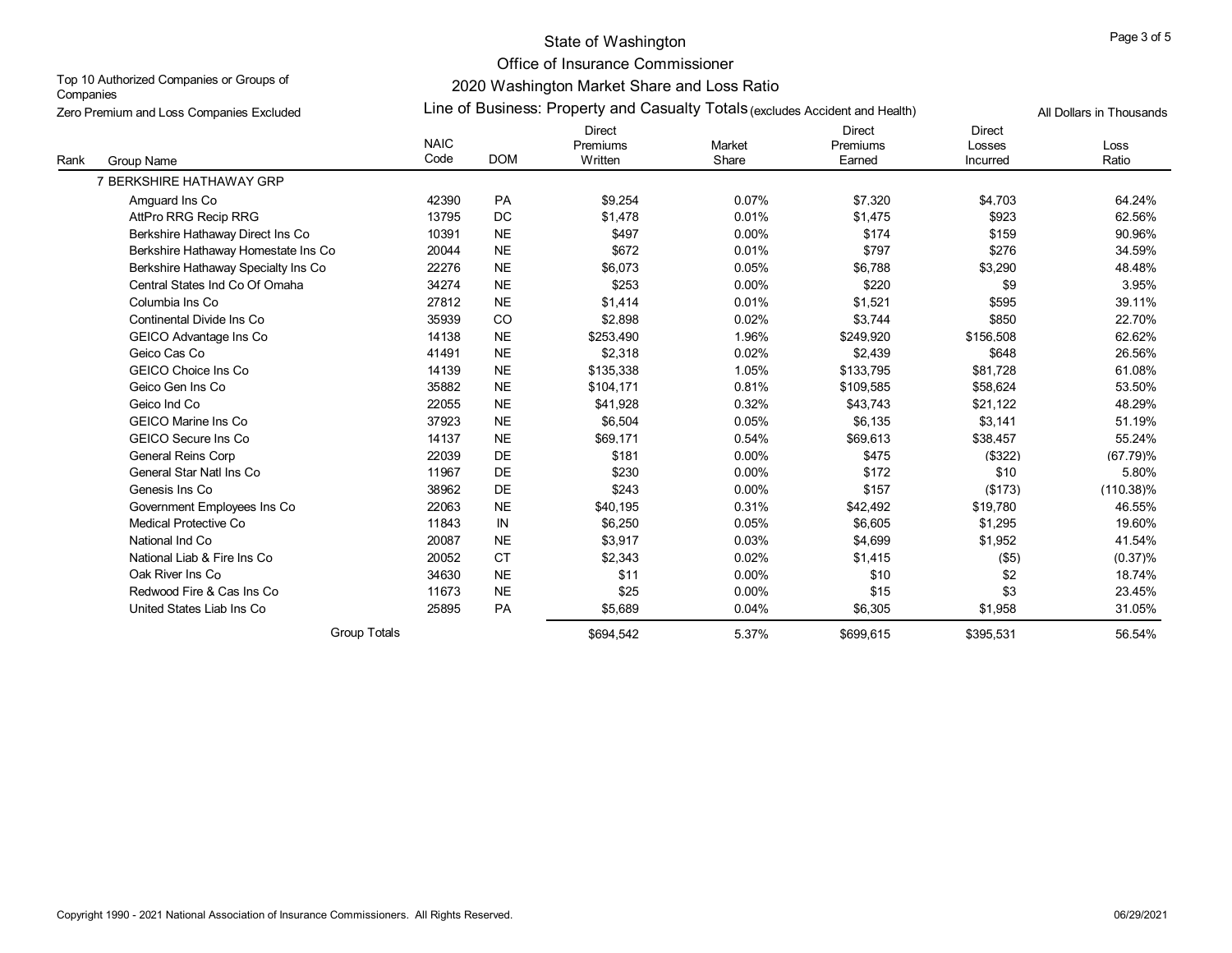# State of Washington **Page 4 of 5** and 2 of 5

Office of Insurance Commissioner

Top 10 Authorized Companies or Groups of **Companies** Zero Premium and Loss Companies Excluded

### 2020 Washington Market Share and Loss Ratio Line of Business: Property and Casualty Totals (excludes Accident and Health) All Dollars in Thousands

| Lui U Turnum and Loud Ouripanicu Litoladuc |                     |            |                                      |                 |                                     |                                     |               |
|--------------------------------------------|---------------------|------------|--------------------------------------|-----------------|-------------------------------------|-------------------------------------|---------------|
| Rank<br>Group Name                         | <b>NAIC</b><br>Code | <b>DOM</b> | <b>Direct</b><br>Premiums<br>Written | Market<br>Share | <b>Direct</b><br>Premiums<br>Earned | <b>Direct</b><br>Losses<br>Incurred | Loss<br>Ratio |
| 8 Travelers Grp                            |                     |            |                                      |                 |                                     |                                     |               |
| Automobile Ins Co Of Hartford CT           | 19062               | <b>CT</b>  | \$4.633                              | 0.04%           | \$4.814                             | \$2.588                             | 53.75%        |
| Charter Oak Fire Ins Co                    | 25615               | CT         | \$19,729                             | 0.15%           | \$18,849                            | \$14,086                            | 74.73%        |
| Farmington Cas Co                          | 41483               | <b>CT</b>  | \$1                                  | 0.00%           | \$1                                 | \$699                               | 77750.50%     |
| Northland Ins Co                           | 24015               | CT         | \$12,004                             | 0.09%           | \$12,124                            | \$6,859                             | 56.57%        |
| Phoenix Ins Co                             | 25623               | <b>CT</b>  | \$17,530                             | 0.14%           | \$17,670                            | \$8,023                             | 45.41%        |
| St Paul Fire & Marine Ins Co               | 24767               | <b>CT</b>  | \$343                                | 0.00%           | \$668                               | ( \$926)                            | $(138.62)\%$  |
| <b>Standard Fire Ins Co</b>                | 19070               | CT         | \$104,385                            | 0.81%           | \$98,110                            | \$50,442                            | 51.41%        |
| Travelers Cas & Surety Co                  | 19038               | CT         | \$3,578                              | 0.03%           | \$2,467                             | \$2,408                             | 97.62%        |
| Travelers Cas & Surety Co Of Amer          | 31194               | CT         | \$66,161                             | 0.51%           | \$71,093                            | \$35,147                            | 49.44%        |
| Travelers Cas Ins Co Of Amer               | 19046               | CT         | \$23,577                             | 0.18%           | \$22,208                            | \$8,989                             | 40.48%        |
| Travelers Commercial Ins Co                | 36137               | <b>CT</b>  | \$5,516                              | 0.04%           | \$5.845                             | \$4,104                             | 70.21%        |
| Travelers Home & Marine Ins Co             | 27998               | CT         | \$69,740                             | 0.54%           | \$72,896                            | \$47,928                            | 65.75%        |
| <b>Travelers Ind Co</b>                    | 25658               | CT         | \$27,787                             | 0.21%           | \$27,439                            | \$12,560                            | 45.77%        |
| Travelers Ind Co Of Amer                   | 25666               | CT         | \$17,789                             | 0.14%           | \$16,647                            | \$8,324                             | 50.00%        |
| Travelers Ind Co Of CT                     | 25682               | CT         | \$17,302                             | 0.13%           | \$15,371                            | \$7,865                             | 51.17%        |
| Travelers Personal Ins Co                  | 38130               | <b>CT</b>  | \$20,445                             | 0.16%           | \$8,361                             | \$5,387                             | 64.43%        |
| Travelers Prop Cas Co Of Amer              | 25674               | <b>CT</b>  | \$80,781                             | 0.62%           | \$76,433                            | \$26,493                            | 34.66%        |
| <b>Group Totals</b>                        |                     |            | \$491,302                            | 3.80%           | \$470,998                           | \$240,977                           | 50.96%        |
| 9 AMERICAN FAMILY INS GRP                  |                     |            |                                      |                 |                                     |                                     |               |
| American Family Connect Prop & Cas I       | 29068               | WI         | \$82,683                             | 0.64%           | \$81,863                            | \$55,459                            | 67.75%        |
| American Family Ins Co                     | 10386               | WI         | \$143,017                            | 1.11%           | \$136,612                           | \$73,643                            | 53.91%        |
| American Family Mut Ins Co SI              | 19275               | WI         | \$94.713                             | 0.73%           | \$102.795                           | \$34,847                            | 33.90%        |
| American Standard Ins Co of WI             | 19283               | WI         | \$439                                | 0.00%           | \$495                               | \$450                               | 90.87%        |
| Austin Mut Ins Co                          | 13412               | <b>MN</b>  | \$10.472                             | 0.08%           | \$9,409                             | \$7,970                             | 84.70%        |
| Homesite Ins Co                            | 17221               | WI         | \$46,402                             | 0.36%           | \$40,306                            | \$22,448                            | 55.69%        |
| Homesite Ins Co Of The Midwest             | 13927               | WI         | \$27,450                             | 0.21%           | \$27,728                            | \$17,770                            | 64.08%        |
| Main Street Amer Protection Ins Co         | 13026               | FL.        | \$1.167                              | 0.01%           | \$795                               | \$537                               | 67.48%        |
| Midvale Ind Co                             | 27138               | WI         | \$4,521                              | 0.03%           | \$4,102                             | \$2,728                             | 66.51%        |
| NGM Ins Co                                 | 14788               | FL.        | \$370                                | 0.00%           | \$285                               | (\$45)                              | $(15.92)\%$   |
| Permanent Gen Assur Corp                   | 37648               | WI         | \$24,398                             | 0.19%           | \$23,575                            | \$12,001                            | 50.91%        |
| <b>Group Totals</b>                        |                     |            | \$435,632                            | 3.37%           | \$427,967                           | \$227,806                           | 53.23%        |
| 10 Pemco Mut Ins Co                        |                     |            |                                      |                 |                                     |                                     |               |
| Pemco Mut Ins Co                           | 24341               | <b>WA</b>  | \$413,786                            | 3.20%           | \$415,506                           | \$234,222                           | 56.37%        |
| <b>Group Totals</b>                        |                     |            | \$413,786                            | 3.20%           | \$415,506                           | \$234,222                           | 56.37%        |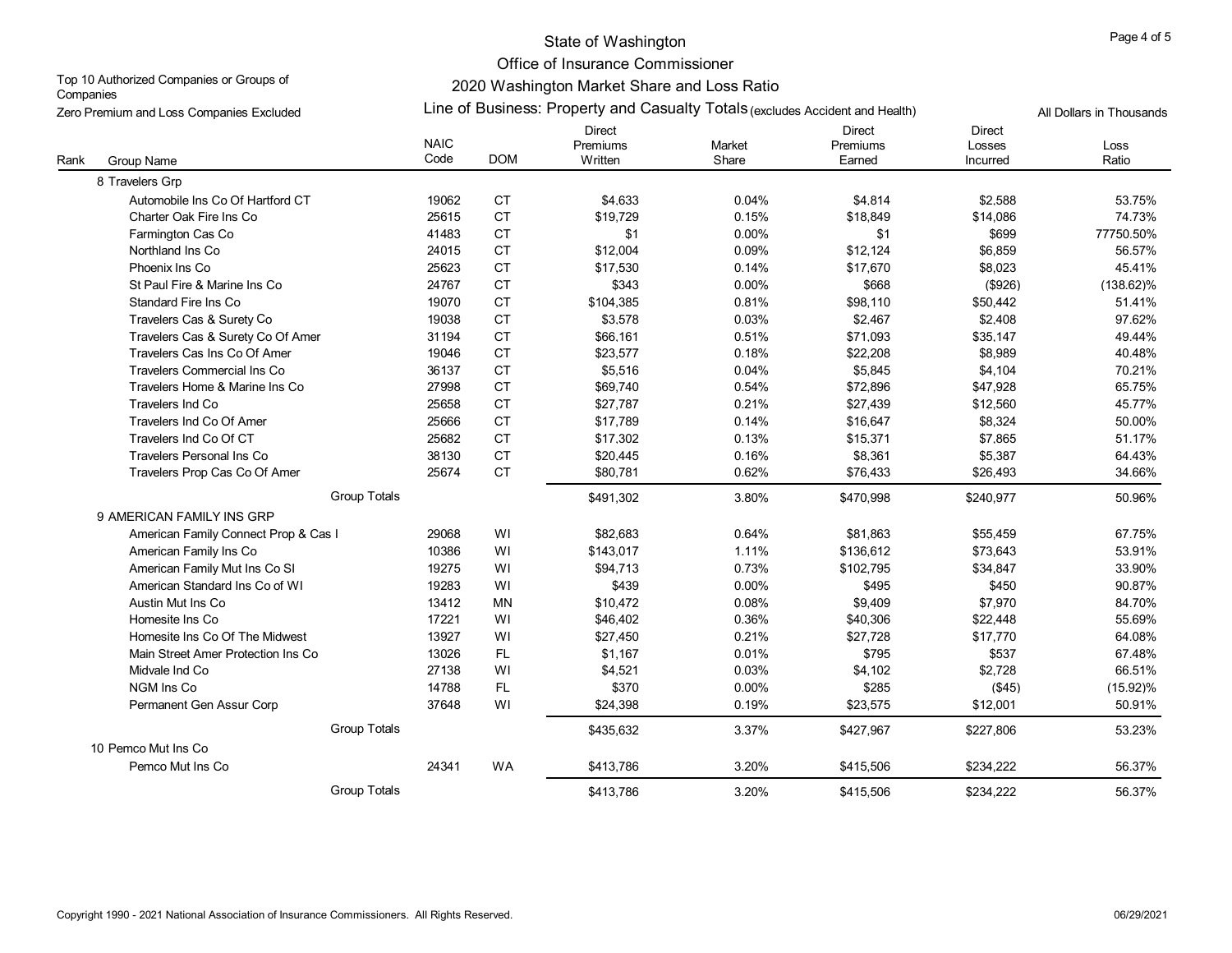|                                                       |                                                                                 | Page 5 of 5              |                               |                  |                              |                              |                  |
|-------------------------------------------------------|---------------------------------------------------------------------------------|--------------------------|-------------------------------|------------------|------------------------------|------------------------------|------------------|
| Top 10 Authorized Companies or Groups of<br>Companies | Office of Insurance Commissioner<br>2020 Washington Market Share and Loss Ratio |                          |                               |                  |                              |                              |                  |
| Zero Premium and Loss Companies Excluded              | Line of Business: Property and Casualty Totals (excludes Accident and Health)   | All Dollars in Thousands |                               |                  |                              |                              |                  |
| Rank<br>Group Name                                    | <b>NAIC</b><br>Code                                                             | <b>DOM</b>               | Direct<br>Premiums<br>Written | Market<br>Share  | Direct<br>Premiums<br>Earned | Direct<br>Losses<br>Incurred | Loss<br>Ratio    |
| Top Group Totals<br>All Other Companies               |                                                                                 |                          | \$8,008,298<br>\$4.920.031    | 61.94%<br>38.06% | \$7.952.317<br>\$4.822.508   | \$4,217,486<br>\$2.717.894   | 53.03%<br>56.36% |
| Totals                                                |                                                                                 |                          | \$12.928.329                  | 100.00%          | \$12,774,825                 | \$6.935.380                  | 54.29%           |

(1) Excluding all Loss Adjustment Expenses (LAE)